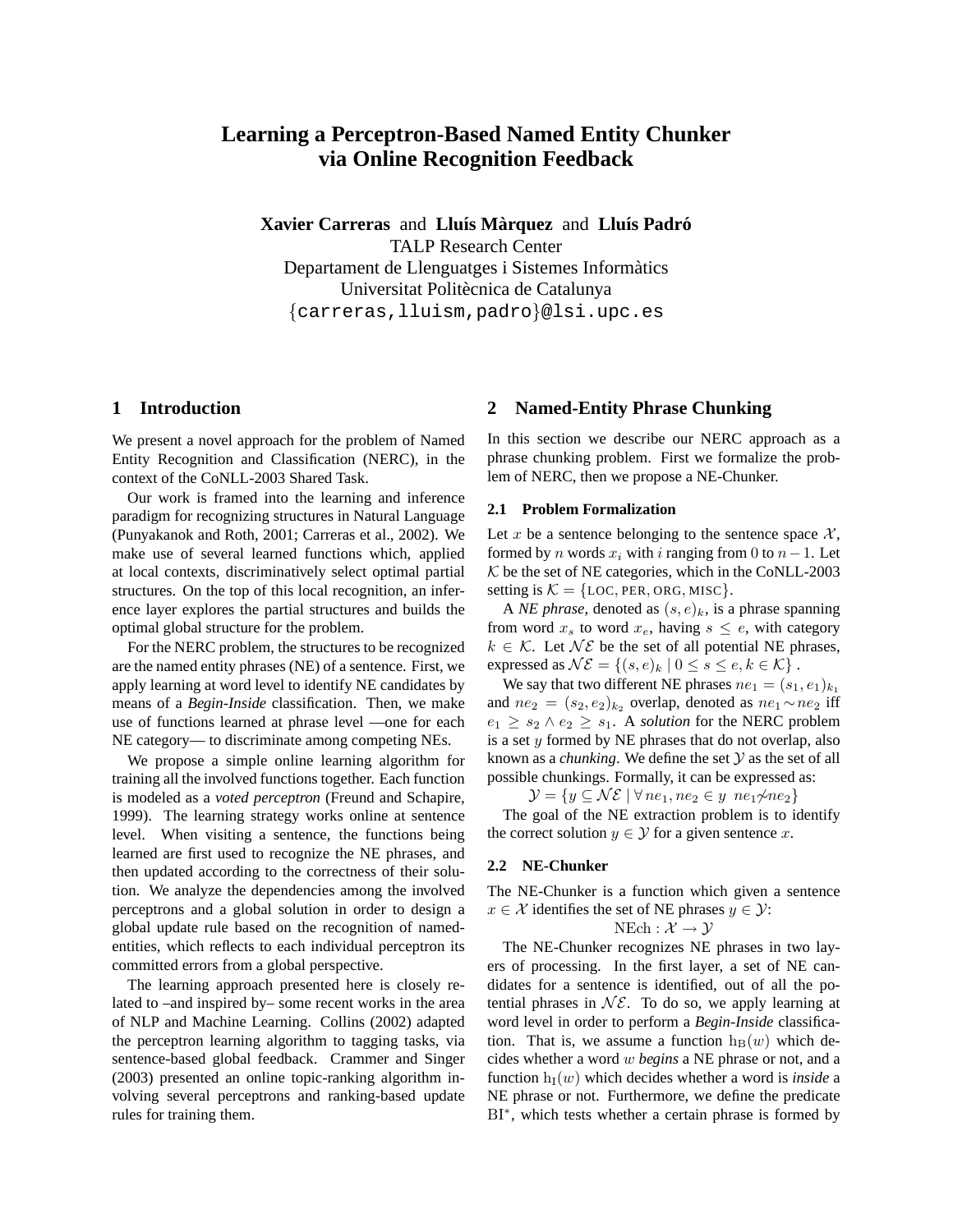a starting *begin* word and subsequent *inside* words. Formally,  $BI^*((s,e)_k) = (\mathbf{h}_{\mathbf{B}}(s) \land \forall i : s < i \leq e : \mathbf{h}_{\mathbf{I}}(i)).$ The recognition will only consider solutions formed by phases in  $\mathcal{NE}$  which satisfy the BI<sup>\*</sup> predicate. Thus, this layer is used to filter out candidates from  $N\mathcal{E}$  and consequently reduce the size of the solution space  $\mathcal Y$ . Formally, the solution space that is explored can be expressed as  $\mathcal{Y}_{\text{BI}^*} = \{ y \in \mathcal{Y} \mid \forall ne \in y \text{ BI}^*(ne) \}.$ 

The second layer selects the best coherent set of NE phrases by applying learning at phrase level. We assume a number of scoring functions, which given a NE phrase produce a real-valued score indicating the plausibility of the phrase. In particular, for each category  $k \in \mathcal{K}$  we assume a function  $score_k$  which produces a positive score if the phrase is likely to belong to category  $k$ , and a negative score otherwise.

Given this, the NE-Chunker is a function which searches a NE chunking for a sentence  $x$  according to the following optimality criterion:

$$
\text{NEch}(x) = \arg\max_{y \in \mathcal{Y}_{\text{BI}*}} \sum_{(s,e)_k \in y} \text{score}_k(s,e)
$$

That is, among the considered chunkings of the sentence, the optimal one is defined to be the one whose NE phrases maximize the summation of phrase scores. Practically, there is no need to explicitly enumerate each possible chunking in  $\mathcal{Y}_{BI^*}$ . Instead, by using dynamic programming the optimal chunking can be found in quadratic time over the sentence length, performing a Viterby-style exploration from left to right (Punyakanok and Roth, 2001).

Summarizing, the NE-Chunker recognizes the set of NE phrases of a sentence as follows: First, NE candidates are identified in linear time, applying a linear number of decisions. Then, the optimal coherent set of NE phrases is selected in quadratic time, applying a quadratic number of decisions.

### **3 Learning via Recognition Feedback**

We now present an online learning strategy for training the learning components of the NE-Chunker, namely the functions h<sub>B</sub> and h<sub>I</sub> and the functions score<sub>k</sub>, for  $k \in \mathcal{K}$ .

Each function is implemented using a perceptron $<sup>1</sup>$  and</sup> a representation function.

A perceptron is a linear discriminant function  $h_{\bar{w}}$ :  $\mathfrak{R}^n \rightarrow \mathfrak{R}$  parametrized by a weight vector  $\bar{w}$  in  $\mathfrak{R}^n$ . Given an instance  $\bar{x} \in \mathbb{R}^n$ , a perceptron outputs as prediction the inner product between vectors  $\bar{x}$  and  $\bar{w}$ ,  $h_{\bar{w}}(x) = \bar{w} \cdot \bar{x}.$ 

The representation function  $\Phi : \mathcal{X} \to \mathbb{R}^n$  codifies an instance x belonging to some space X into a vector in  $\mathfrak{R}^n$ with which the perceptron can operate.

The functions  $h_B$  and  $h_I$  predict whether a word *begins* or is *inside* a NE phrase, respectively. Each one consists of a perceptron weight vector,  $\bar{w}_B$  and  $\bar{w}_I$ , and a shared representation function  $\Phi_w$ , explained in section 4. Each function is computed as  $h_l = \bar{w}_l \cdot \Phi_{w}(x)$ , for  $l \in \{B, I\}$ , and the sign is taken as the binary classification.

The functions  $score_k$ , for  $k \in \mathcal{K}$ , compute a score for a phrase  $(s, e)$  being a NE phrase of category k. For each function there is a vector  $\bar{w}_k$ , and a shared representation function  $\Phi_{\rm p}$ , also explained in section 4. The score is given by the expression  $\text{score}_k(s, e) = \bar{w}_k \cdot \Phi_p(s, e)$ .

#### **3.1 Learning Algorithm**

We propose a mistake-driven online learning algorithm for training the parameter vectors  $\bar{w}$  of each perceptron all in one go. The algorithm starts with all vectors initialized to  $\overline{0}$ , and then runs repeatedly in a number of epochs T through all the sentences in the training set. Given a sentence, it predicts its optimal chunking as specified above using the current vectors. If the predicted chunking is not perfect the vectors which are responsible of the incorrect predictions are updated additively.

The sentence-based learning algorithm is as follows:

- Input:  $\{(x^1, y^1), \ldots, (x^m, y^m)\}.$
- Define:  $W = {\overline{w}_B, \overline{w}_I} \cup {\overline{w}_k | k \in \mathcal{K}}.$
- Initialize:  $\forall \bar{w} \in W \ \bar{w} = \bar{0}$ ;
- for  $t = 1 \dots T$ , for  $i = 1 \dots m$ :
	- 1.  $\hat{y} = \text{NEch}_W(x^i)$
	- 2. learning\_feedback $(W, x^i, y^i, \hat{y})$
- Output: the vectors in  $W$ .

We now describe the *learning feedback*. Let  $y^*$  be the gold set of NE phrases for a sentence x, and  $\hat{y}$  the set predicted by the NE-Chunker. Let  $\text{goldB}(i)$  and  $\text{goldI}(i)$  be respectively the perfect indicator functions for the *begin* and *inside* classifications, that is, they return 1 if word  $x_i$  begins or is inside some phrase in  $y^*$  and 0 otherwise. We differentiate three kinds of phrases in order to give feedback to the functions being learned:

• Phrases correctly identified:  $\forall (s, e)_k \in y^* \cap \hat{y}$ :

**–** Do nothing, since they are correct.

- Missed phrases:  $\forall (s, e)_k \in y^* \setminus \hat{y}$ :
	- 1. Update *begin* word, if misclassified: if  $(\bar{w}_B \cdot \Phi_w(x_s) \leq 0)$  then

$$
\bar{w}_{\rm B} = \bar{w}_{\rm B} + \Phi_{\rm w}(x_s)
$$

<sup>1</sup>Actually, we use a variant of the model called the *voted perceptron*, explained below.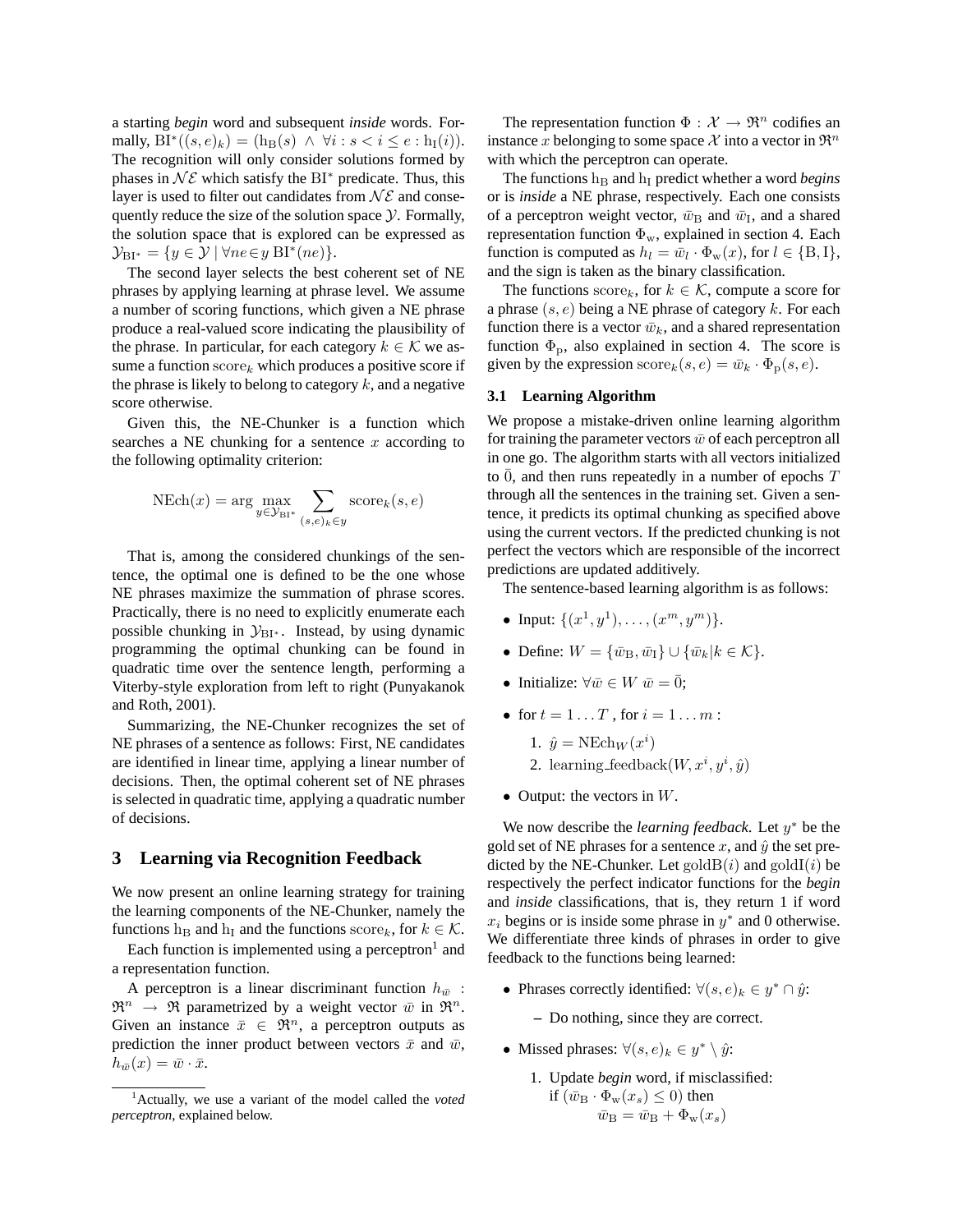2. Update misclassified *inside* words:

$$
\forall i: s < i \le e: \text{such that } (\bar{w}_I \cdot \Phi_w(x_i) \le 0)
$$
\n
$$
\bar{w}_I = \bar{w}_I + \Phi_w(x_i)
$$

- 3. Update score function, if it has been applied:
	- if  $(\bar{w}_B \cdot \Phi_w(x_s) > 0 \; \wedge$  $\forall i: s < i \leq e : \bar{w}_{\text{I}} \cdot \Phi_{\text{w}}(x_i) > 0)$  then  $\bar{w}_k = \bar{w}_k + \Phi_{\rm p}(s, e)$
- Over-predicted phrases:  $\forall (s, e)_k \in \hat{y} \setminus y^*$ :
	- 1. Update score function:

$$
\bar{w}_k = \bar{w}_k - \Phi_{\rm p}(s, e)
$$

2. Update *begin* word, if misclassified : if  $(goldB(s) = 0)$  then

$$
\bar{w}_{\rm B} = \bar{w}_{\rm B} - \Phi_{\rm w}(x_s)
$$

3. Update misclassified *inside* words :  $\forall i : s < i \leq e : \text{such that } (\text{goldI}(i) = 0)$  $\bar{w}_I = \bar{w}_I - \Phi_w(x_i)$ 

This feedback models the interaction between the two layers of the recognition process. The *Begin-Inside* identification filters out phrase candidates for the scoring layer. Thus, misclassifying words of a correct phrase blocks the generation of the candidate and produces a missed phrase. Therefore, we move the *begin* or *end* prediction vectors toward the misclassified words of a missed phrase. When an incorrect phrase is predicted, we move away the prediction vectors of the *begin* and *inside* words, provided that they are not in the beginning or inside a phrase in the gold chunking. Note that we deliberately do not care about false positives *begin* or *inside* words which do not finally over-produce a phrase.

Regarding the scoring layer, each category prediction vector is moved toward missed phrases and moved away from over-predicted phrases.

#### **3.2 Voted Perceptron and Kernelization**

Although the analysis above concerns the perceptron algorithm, we use a modified version, the *voted perceptron* algorithm, introduced in (Freund and Schapire, 1999).

The key point of the voted version is that, while training, it stores information in order to make better predictions on test data. Specifically, all the prediction vectors  $\bar{w}^j$  generated after every mistake are stored, together with a weight  $c^j$ , which corresponds to the number of decisions the vector  $\bar{w}^j$  survives until the next mistake. Let  $J$  be the number of vector that a perceptron accumulates. The final hypothesis is an averaged vote over the predictions of each vector, computed with the expression  $h_{\bar{w}}(\bar{x}) = \sum_{j=1}^{J} c^j (\bar{w}^j \cdot \bar{x}).$ 

Moreover, we work with the dual formulation of the vectors, which allows the use of kernel functions. It is shown in (Freund and Schapire, 1999) that a vector  $w$  can be expressed as the sum of instances  $x^j$  that were added  $(s_{x,i} = +1)$  or subtracted  $(s_{x,i} = -1)$  in order to create it,

as  $w = \sum_{j=1}^{J} s_{x^j} x^j$ . Given a kernel function  $K(x, x')$ , the final expression of a dual voted perceptron becomes:

$$
h_{\bar{w}}(\bar{x}) = \sum_{j=1}^{J} c^j \sum_{l=1}^{j} s_{x^l} K(\bar{x}^l, \bar{x})
$$

In this paper we work with polynomial kernels  $K(x, x') = (x \cdot x' + 1)^d$ , where d is the degree of the kernel.

# **4 Feature-Vector Representation**

In this section we describe the representation functions  $\Phi_{\rm w}$  and  $\Phi_{\rm p}$ , which respectively map a word or a phrase and their local context into a feature vector in  $\mathfrak{R}^n$ , particularly,  $\{0, 1\}^n$ . First, we define a set of predicates which are computed on words and return one or more values:

- **Form** $(w)$ , **PoS** $(w)$ : The form and PoS of word w.
- **Orthographic(**w**)**: Binary flags of word w with regard to how is it capitalized (*initial-caps*, *all-caps*), the kind of characters that form the word (*containsdigits*, *all-digits*, *alphanumeric*, *Roman-number*), the presence of punctuation marks (*containsdots*, *contains-hyphen*, *acronym*), single character patterns (*lonely-initial*, *punctuation-mark*, *singlechar*), or the membership of the word to a predefined class (*functional-word*<sup>2</sup> ), or pattern (*URL*).
- **Affixes** $(w)$ : The prefixes and suffixes of the word w (up to 4 characters).
- Word Type Patterns $(w_s \dots w_e)$ : Type pattern of consecutive words  $w_s \dots w_e$ . The type of a word is either *functional* (f), *capitalized* (C), *lowercased* (l), *punctuation mark* (.), *quote* (') or *other* (x). For instance, the word type pattern for the phrase "John Smith payed 3 euros" would be CClxl.

For the function  $\Phi_w(x_i)$  we compute the predicates in a *window* of words around  $x_i$ , that is, words  $x_{i+l}$  with  $l \in [-L_w, +L_w]$ . Each predicate label, together with each relative position  $l$  and each returned value forms a final binary indicator feature. The word type patterns are evaluated in all sequences within the window which include the central word i.

For the function  $\Phi_{\rm p}(s, e)$  we represent the context of the phrase by evaluating a  $[-L_p, 0]$  window of predicates at the s word and a separate  $[0, +L_p]$  window at the e word. At the s window, we also codify the named entities already recognized at the left context, capturing their category and relative position. Furthermore, we represent the  $(s, e)$  phrase by evaluating the predicates without capturing the relative position in the features. In particular,

<sup>&</sup>lt;sup>2</sup> Functional words are determiners and prepositions which typically appear inside NEs.